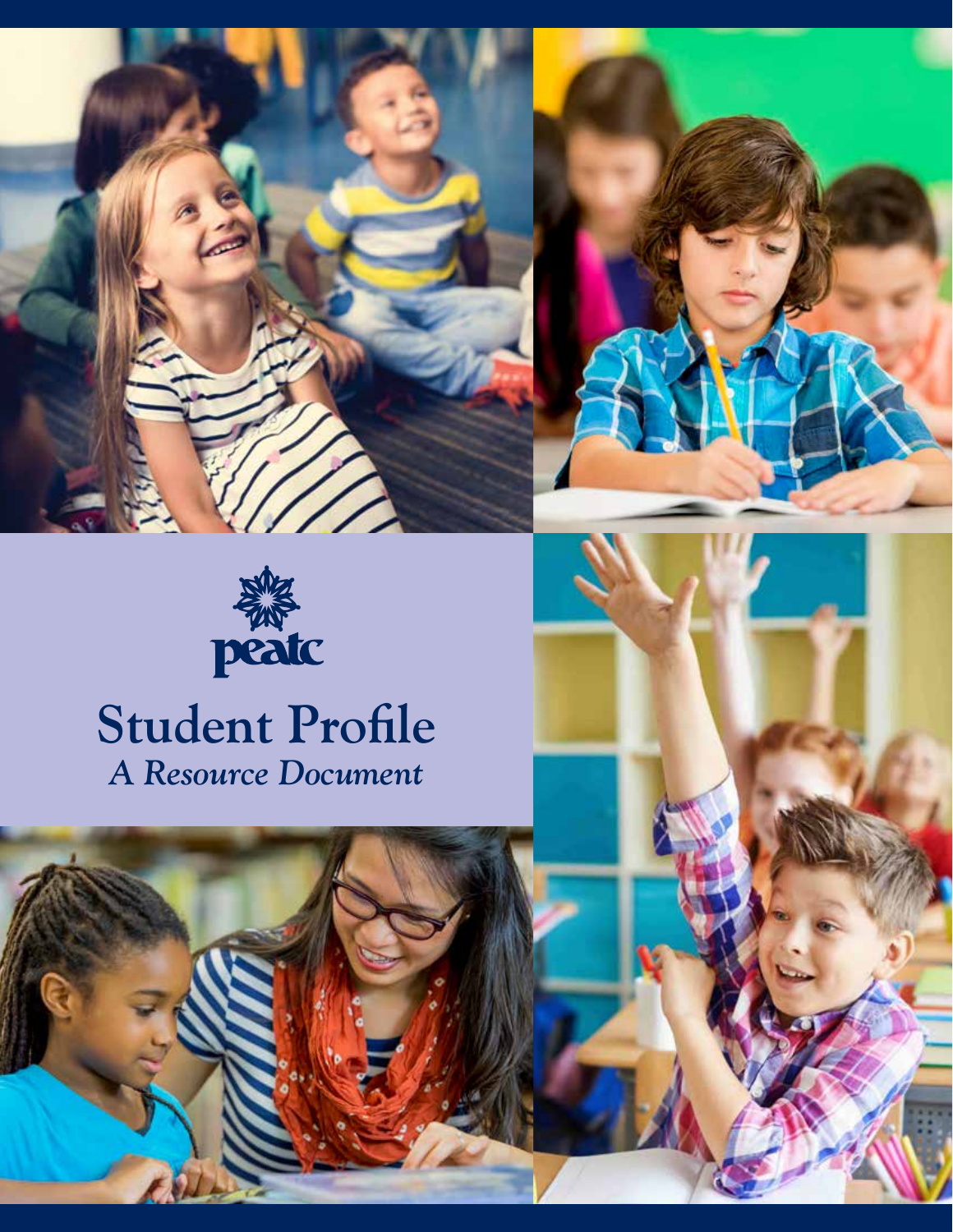

A **Student Profle** is a way for you to **introduce your child** to new teachers, related service providers, administrators, and others with whom she will come into contact. By completing the **Student Profle** every year, you can provide information about your child's strengths,

 you think are most important. **If your child is able,**  can change/adapt the blank form to meet your needs. challenges, and successes.The **Student Profle** will help everyone see the positive traits that he/she brings to school and where he/she needs help. Of course, you can't list everything about your child so pick the items **have him/her complete the form with you.** You can also **attach a picture** to personalize the profle! You

# **Student Profle—SAMPLE**  *A Resource Document*



### **WHO IS ANNIE?**

- Annie is 10 years old
- She is the middle child of 3 and the only girl
- Her favorite color is blue
- She loves Katy Perry
- Her favorite food is pizza

#### **WHAT DOES ANNIE LIKE TO DO?**

- Annie loves to read picture books about animals
- Annie likes to attend services at her family's place of worship
- Annie enjoys going to the beach and swimming in the ocean
- She likes to go to the movies. Her favorite movies are clay animation
- She likes to ride her bike and doesn't need training wheels anymore
- She likes to draw pictures of flowers and trees

#### **WHAT DOES ANNIE DISLIKE?**

- Annie does not like doing household chores, but she will do them when asked
- She does not like multiplication
- She does not like it when other children stare at her
- Annie doesn't like it when her routine or schedule suddenly changes
- Annie does not like being pulled out of class for therapies as she wants to be with her peers

# **WHAT ARE SOME OF ANNIE'S STRENGTHS?**

- Annie loves people and is very friendly
- She listens well and can follow 2-3 step instructions
- She always does her homework and ask for help when she needs it
- She is able to communicate her needs and desires in short sentences (2-3 words)
- Annie responds well to positive reinforcement when she completes activities or assignments
- Annie is learning to read and can identify over 150 sight words

## **WHAT ARE SOME OF ANNIE'S CHALLENGES?**

- Annie's speech can be diffcult to understand for those who don't know her
- Although Annie is very friendly, she has a hard time making friends because she doesn't have a lot of conversational speech
- Annie sometimes has outbursts when she is frustrated, when people don't understand her, or when her routine changes without warning
- She needs some help getting dressed as she has challenges with buttons and zippers
- Annie has difficulty learning in large groups unless an adult or peer is helping to guide her
- Annie is signifcantly behind her same age peers in reading and math skills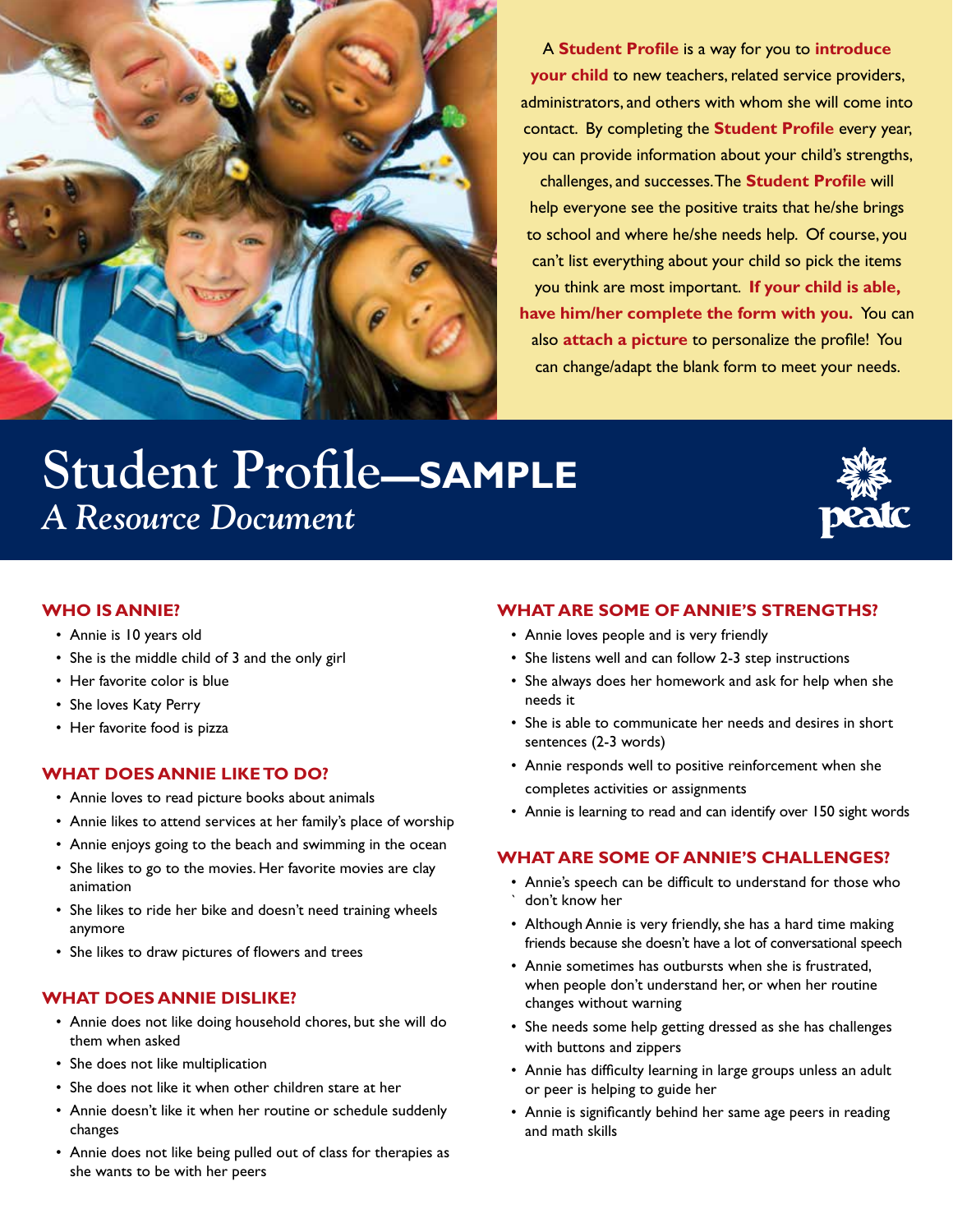## **WHAT SUPPORTS OR ACCOMMODATIONS DOES ANNIE NEED?**

- Annie needs help in making and keeping friends
- Annie needs a visual schedule and needs to know as far in advance as possible of schedule changes
- She needs manipulative's to help her in math class
- Annie learns best in a small group setting and needs support if she is learning in a large group
- Annie needs a positive behavioral support plan
- She needs assistance in the bathroom with her clothing
- Annie needs speech therapy so she can be better understood by adults and peers
- Annie needs shorter assignments so that she is able to move to the next activity with her peers

#### **WHAT ARE ANNIE'S SUCCESSES?**

- Annie successfully participated in the 4th grade assembly with peer support
- She can follow her visual schedule with minimal prompts
- Annie can make her own lunch
- Annie is very polite and has learned social distancing (she used to hug everyone)
- She works very hard and wants to be successful in school
- Annie goes to the animal shelter once a week and with adult support helps take care of the cats
- Annie can identify coins and paper money and is working in making purchases independently

#### **WHAT ARE ANNIE'S DREAMS?**

- Annie wants people to understand her when she talks
- She wants to be able to read like her classmates who don't have disabilities
- Annie wants to have friends and be invited to birthday parties
- Annie wants to learn how to bake cakes like her mom
- Annie wants to be part of an athletic team when she gets to middle school, but she hasn't decided which one yet
- She wants to learn how to drive and have a boyfriend when she is older
- Annie wants to be an animal groomer and live in her own apartment

# **WHAT ARE SOME ADDITIONAL THINGS THAT OTHERS SHOULD KNOW ABOUT ANNIE?**

 needed to make and keep friends. Annie is aware of people Annie needs positive behavioral and conversational role models. She needs an adult to help her develop peer relationships, and it would be helpful if some peers were identifed who would be willing to serve as buddies so that Annie can learn the skills looking at her as though she is different and ignoring her and this upsets her. Hopefully these peer buddies would become real friends If you stick to Annie's behavior plan, she should

 down and get back on track. Annie will do best with shorter her favorite meal, etc. Annie does not do well if she is told "no." Jonathan's desk, we would say, Annie keep your hands on your own desk. We have also used social stories with Annie, and she has done well with them. do well during times of stress, but if it's not followed or deescalation takes place too late, she will need extra time to calm assignments and breaks between assignments. She likes to check off activities or assignments she has completed on her daily schedule and receive a star at the end of the day if she has done well.When she gets at least 4 stars, we give her a treat at home on the weekend, participating in a preferred activity or eating Positive redirection is much better. So instead of no, don't touch

# **WHAT ARE SOME KEY GOALS FOR ANNIE THIS YEAR?**

The worksheet is a place where you can also jot down some of the **general areas** in which you would like your child to progress during the school year. Note that these are not the proper format for IEP goals. **On the actual IEP you will want to be sure that the goals and objectives are SMART— Specifc, Measurable,Attainable, Results Oriented and Time-limited**. See PEATC Fact Sheet on *Measurable Goals*.

#### **Academic**

- Increase her sight word vocabulary and reading comprehension skills
- Learn double digit addition and subtraction
- Improve her handwriting skills and be able to write in the lines
- Participate in science projects with her peers without disabilities
- Complete assignments in the assigned time frame
- Learn how to tell time to the 15-minute mark

#### **Communication**

- Be able to speak in 4-word sentences
- Learn to take turns in conversations with peers
- Improve her receptive language skills (understanding of what other people say)
- Use a picture communication system to supplement her oral language

#### **Behavior and Daily Living Skills**

- Follow her schedule without teacher prompting and improve her flexibility when there are schedule changes
- Learning coping strategies that will Improve her ability to self-calm when stressed or anxious
- Be able to say and write out her personal information (name, address, phone, etc.)
- Learn how to button and use zippers
- Become more independent in the bathroom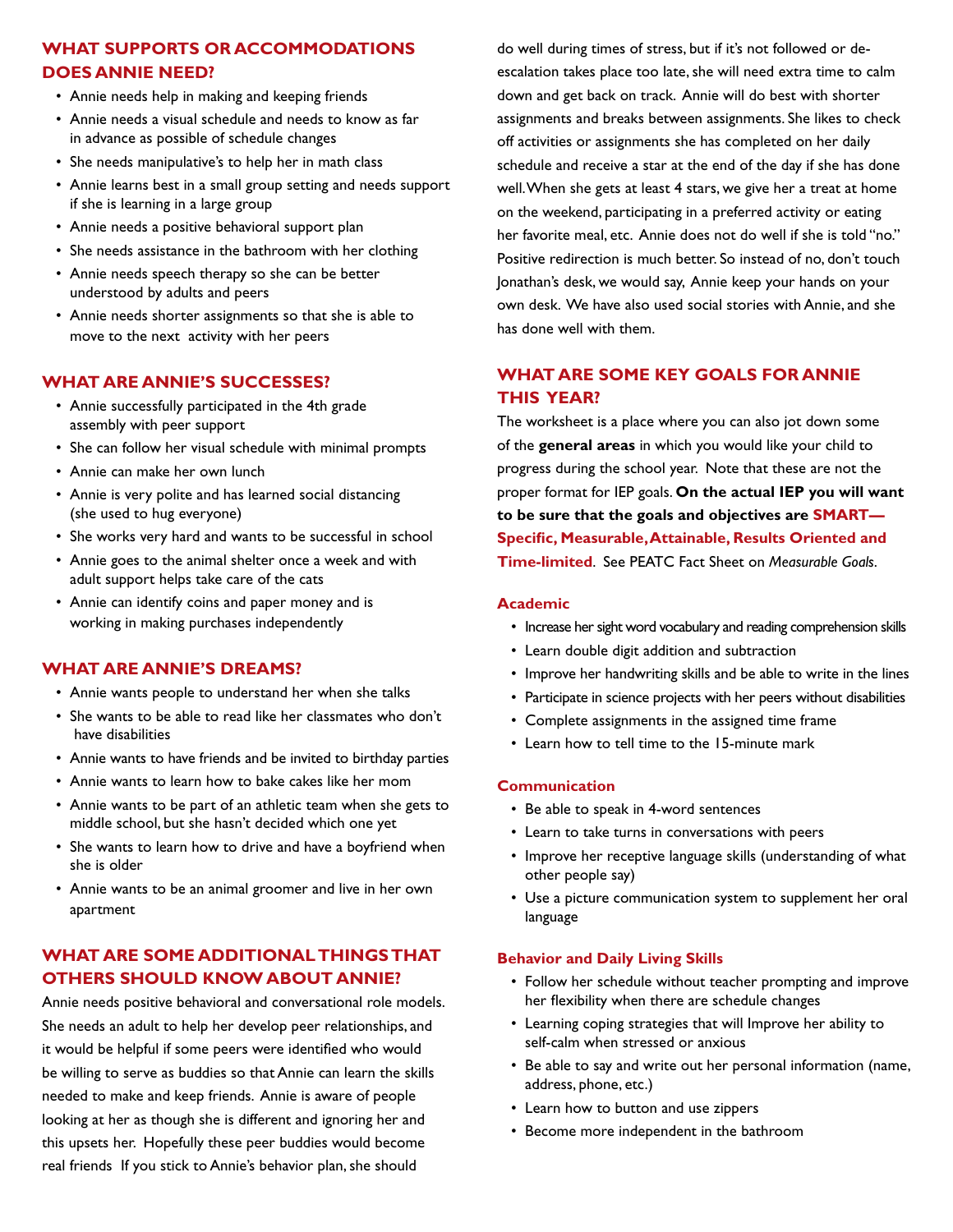

| <u>NAME: _______________________</u>                                                                                                                                                                                           |
|--------------------------------------------------------------------------------------------------------------------------------------------------------------------------------------------------------------------------------|
|                                                                                                                                                                                                                                |
|                                                                                                                                                                                                                                |
|                                                                                                                                                                                                                                |
| ADDRESS: Andrew Management of the Second Second Second Second Second Second Second Second Second Second Second Second Second Second Second Second Second Second Second Second Second Second Second Second Second Second Second |
|                                                                                                                                                                                                                                |
| <b>PHONE: 2008 2008 2008 2009 2008 2008 2009 2008 2009 2008 2009 2008 2009 2008 2009 2008 2009 2008 2009 2008 20</b>                                                                                                           |
|                                                                                                                                                                                                                                |
| <b>EMAIL:</b> Note: 2004                                                                                                                                                                                                       |
|                                                                                                                                                                                                                                |

# **Student Profle**



**WHO IS ?** *(include information describing the information)* 

**WHAT DOES LIKE TO DO?** (include likes at school, home and in the community)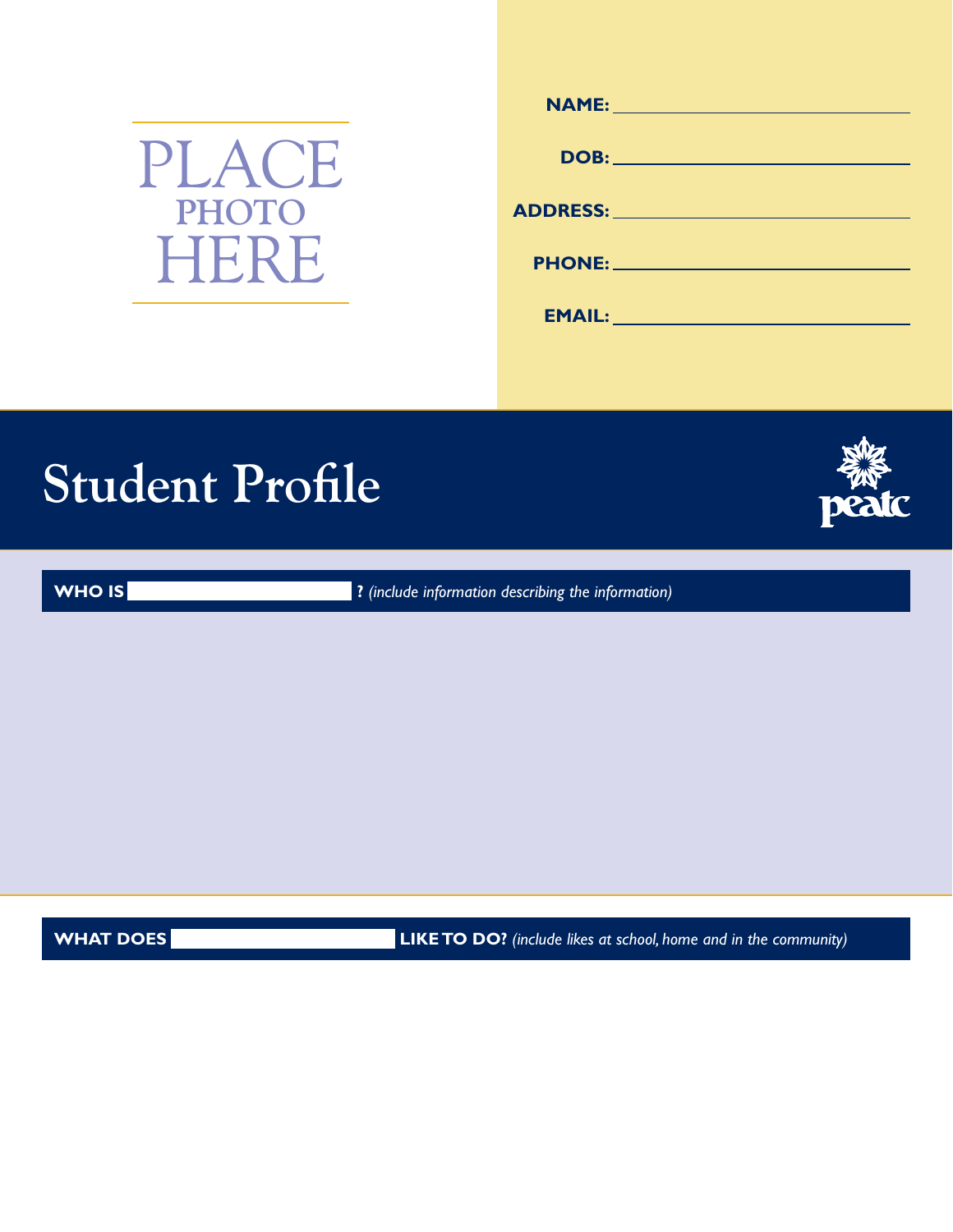**WHAT ARE STRENGTHS?** *(include strengths in school, home and the community)* **STRENGTHS**? *(include strengths in school, home and the community)* 

**WHAT ARE SOME OF CHALLENGES?** (include challenges in school, home and the community)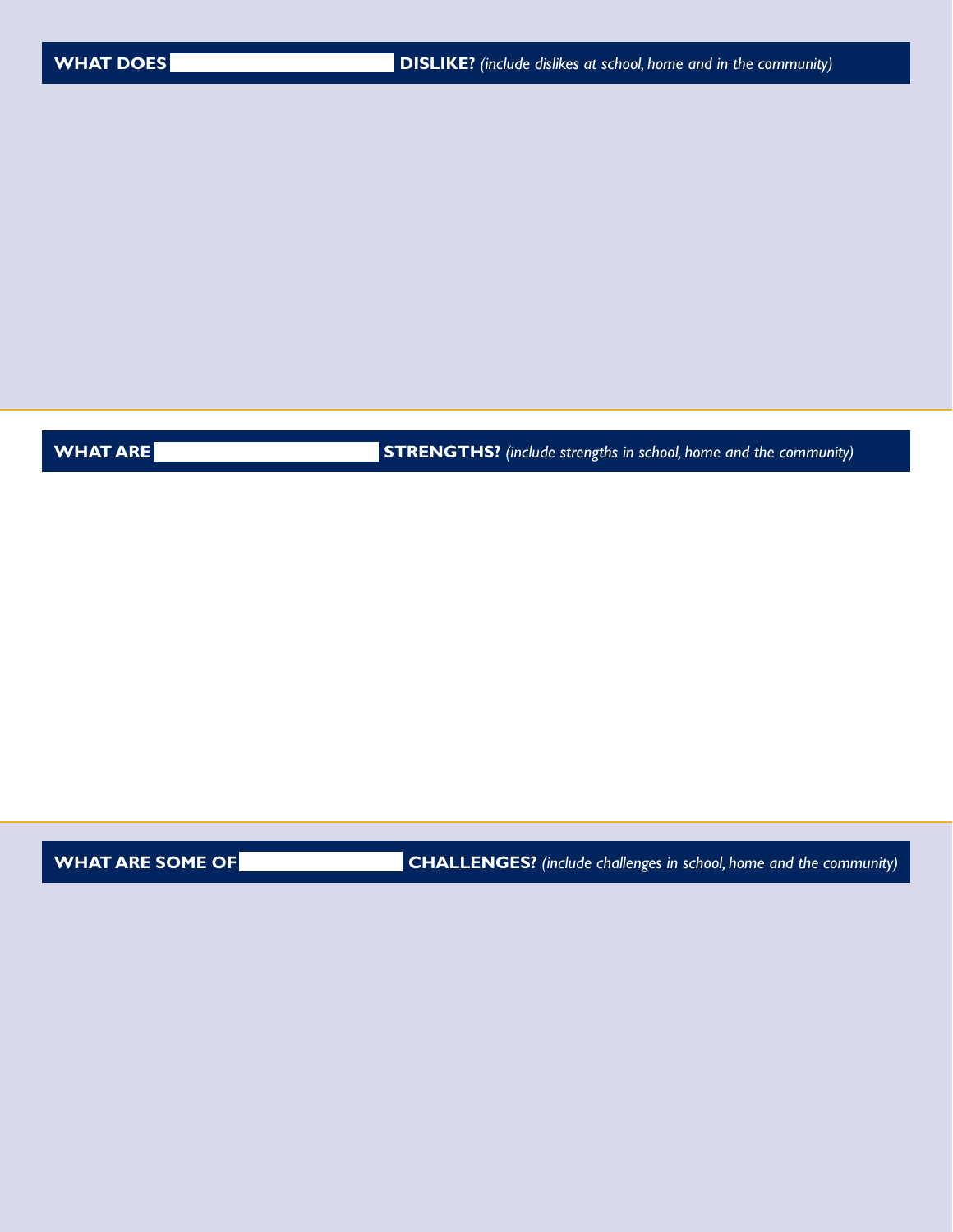**WHAT ARE SUCCESSES?** (list all successes, both big and small)

**WHAT ARE CONSERVERGENT ARE DREAMS?** (include both short-term and long-term dreams)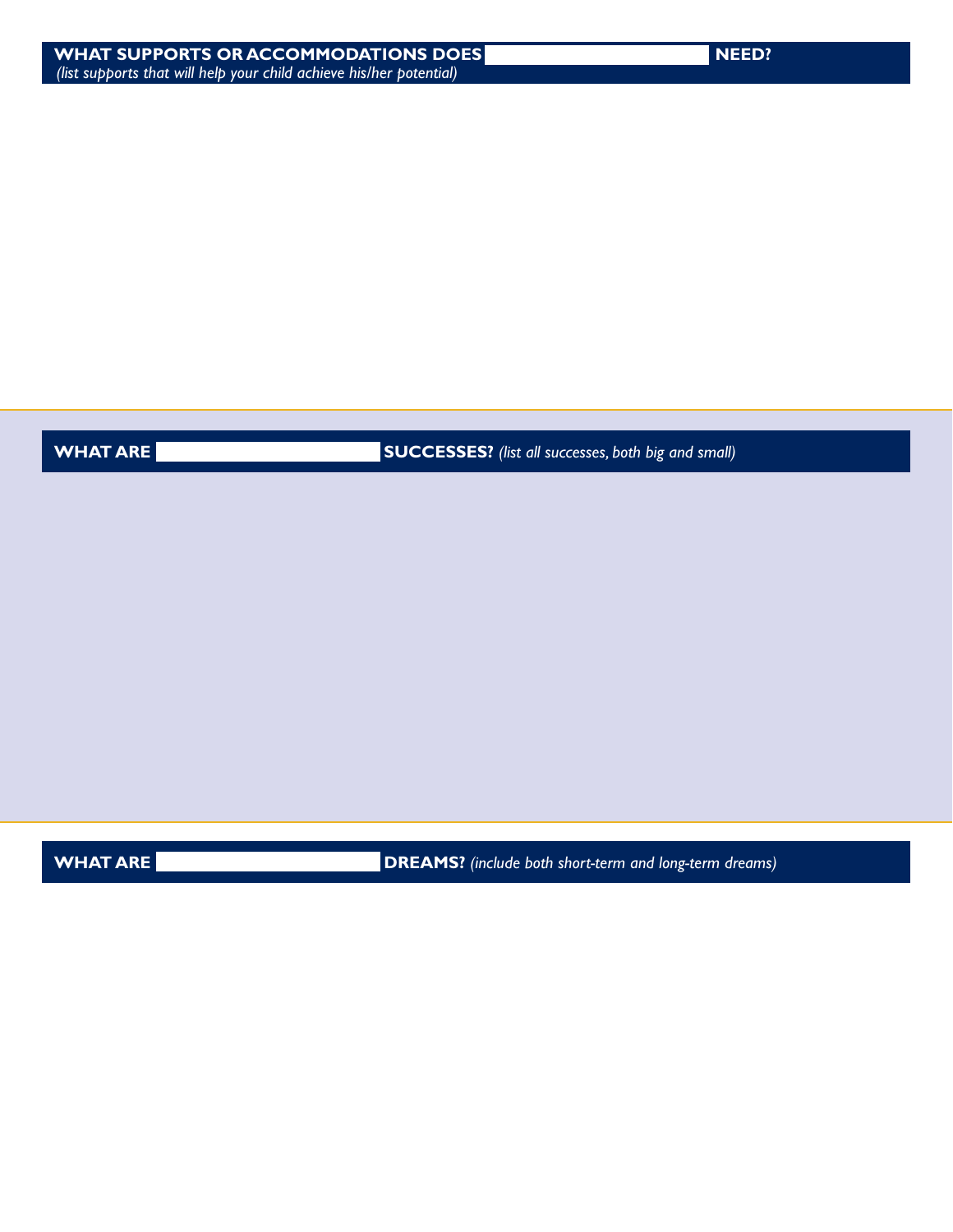## **WHAT ARE SOME KEY GOALS FOR THIS YEAR?**

**ACADEMIC:** 

**COMMUNICATION:** 

**BEHAVIOR AND DAILY LIVING SKILLS:**